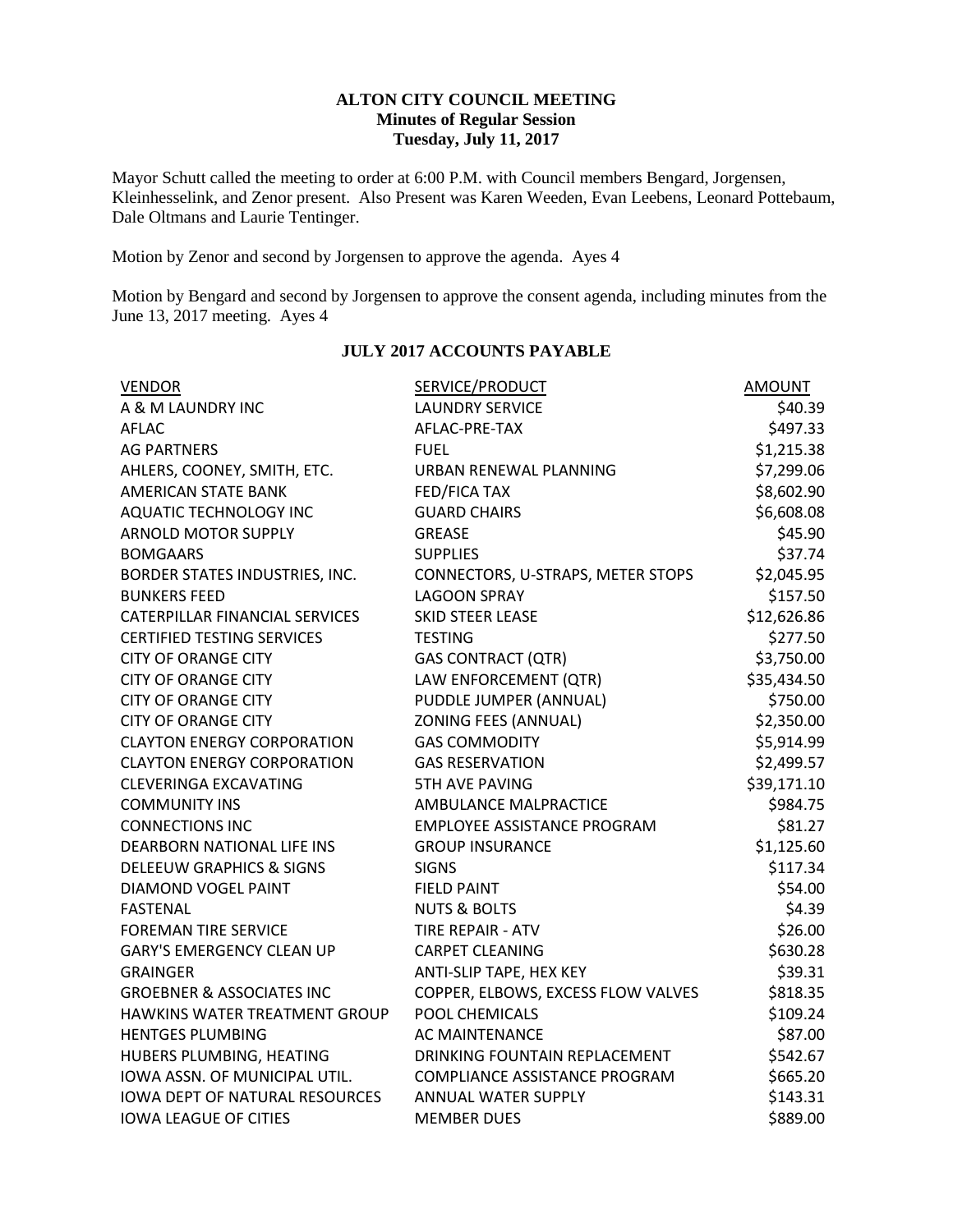| <b>IOWA STATE TREASURER</b>       | STATE TAX                             | \$1,428.00   |
|-----------------------------------|---------------------------------------|--------------|
| <b>IPERS COLLECTIONS</b>          | <b>IPERS</b>                          | \$5,191.84   |
| <b>STUART C IRBY CO</b>           | <b>VAULT</b>                          | \$8,003.60   |
| <b>JELLEMA CONSTRUCTION</b>       | <b>CURB REPLACEMENT</b>               | \$3,037.50   |
| <b>K&amp;J CURB GRINDING</b>      | <b>CURB GRINDING</b>                  | \$210.00     |
| KLAY, VELDHUIZEN, BINDNER, DEJONG | <b>LEGAL FEES</b>                     | \$638.24     |
| <b>OSCAR KLEIN</b>                | <b>GAS REBATE</b>                     | \$325.00     |
| KLOCKE'S EMERGENCY VEHICLES       | AMBULANCE                             | \$174,613.00 |
| <b>KORVER LAWN CARE</b>           | DRAINAGE DITCH, LAWN MAINTENANCE      | \$690.00     |
| KRIZ-DAVIS CO.                    | JUNCTION, SEALANT, ROD, TAPE, CRIMPER | \$2,193.60   |
| <b>MATHESON TRI-GAS IN</b>        | <b>OXYGEN</b>                         | \$36.30      |
| METERING & TECHNOLOGY SOL         | <b>GASKETS</b>                        | \$53.63      |
| MID AMERICAN                      | <b>STREET LIGHTS</b>                  | \$220.71     |
| MID SIOUX OPPORTUNITY             | <b>PROJECT SHARE</b>                  | \$20.00      |
| MIKES WELDING & REPAIR            | <b>PLOW TRUCK REPAIRS</b>             | \$591.70     |
| MISSOURI RIVER ENERGY             | <b>ELECTRIC</b>                       | \$44,682.99  |
| MOC-FV BAND PARENTS               | ADVERTISEMENT                         | \$50.00      |
| <b>MOUW MOTOR</b>                 | <b>AMBULANCE MAINTENANCE</b>          | \$534.65     |
| MUNICIPAL UTIL-BILLS              | <b>UTILITIES</b>                      | \$1,972.46   |
| <b>NEAL CHASE LUMBER CO</b>       | <b>SUPPLIES</b>                       | \$644.00     |
| NO STREAKING INC                  | <b>WINDOW CLEANING</b>                | \$85.00      |
| NORTHWEST IOWA PLANNING           | URBAN RENEWAL PLAN PREP               | \$500.00     |
| ORANGE CITY MUNICIPAL UTILITIES   | <b>BULK WATER</b>                     | \$8,730.72   |
| <b>OLDENKAMP KENNELS</b>          | <b>KENNELING</b>                      | \$60.00      |
| ONE OFFICE SOLUTION               | <b>OFFICE SUPPLIES</b>                | \$44.07      |
| ORANGE CITY HEALTH SYSTEM         | PARAMEDIC ASSIST                      | \$130.00     |
| ORANGE CITY SANITATION            | <b>GARBAGE HAULING</b>                | \$6,681.70   |
| <b>PAYROLL</b>                    | <b>TOTAL PAYROLL CHECKS</b>           | \$25,148.77  |
| R & J WELDING AND DESIGN          | REPAIR PEDESTAL & DOOR FRAME          | \$358.50     |
| <b>ED RECKER</b>                  | SIDEWALK REPLACEMENT REBATE           | \$310.00     |
| <b>RICE SIGNS</b>                 | <b>BRACKETS &amp; ROUND POST</b>      | \$267.56     |
| <b>SCHWEBACH TREE SERVICE</b>     | <b>TREE TRIMMING</b>                  | \$150.00     |
| <b>SIOUXLAND PRESS</b>            | <b>PUBLICATIONS</b>                   | \$318.40     |
| SPIREWORKS CREATIVE               | <b>WEBSITE MANAGEMENT</b>             | \$220.00     |
| T & L TOOLS                       | <b>TOOLS</b>                          | \$132.40     |
| TREASURER - STATE OF IOWA         | <b>SALES TAX</b>                      | \$3,482.00   |
| TRITECH EMERGENCY SYSTEMS INC     | <b>RESCUE BILLING</b>                 | \$110.00     |
| <b>U.S. POSTMASTER</b>            | <b>POSTAGE</b>                        | \$500.00     |
| VELASQUEZ, JACQUELINE             | UTILITY DEPOSIT REFUND                | \$32.32      |
| <b>VERIZON</b>                    | <b>CELL PHONES</b>                    | \$279.64     |
| <b>VISA</b>                       | SUPPLIES, TRAVEL                      | \$703.42     |
| WELLMARK                          | <b>GROUP INSURANCE</b>                | \$6,752.60   |
| <b>WEST IOWA TELEPHONE</b>        | TELEPHONE, FAX, INTERNET              | \$664.13     |
| <b>ZIEGLER</b>                    | <b>HYDRAULIC BROOM</b>                | \$6,230.00   |
|                                   | TOTAL ACCOUNTS PAYABLE CHECKS         | \$359,638.89 |
|                                   |                                       |              |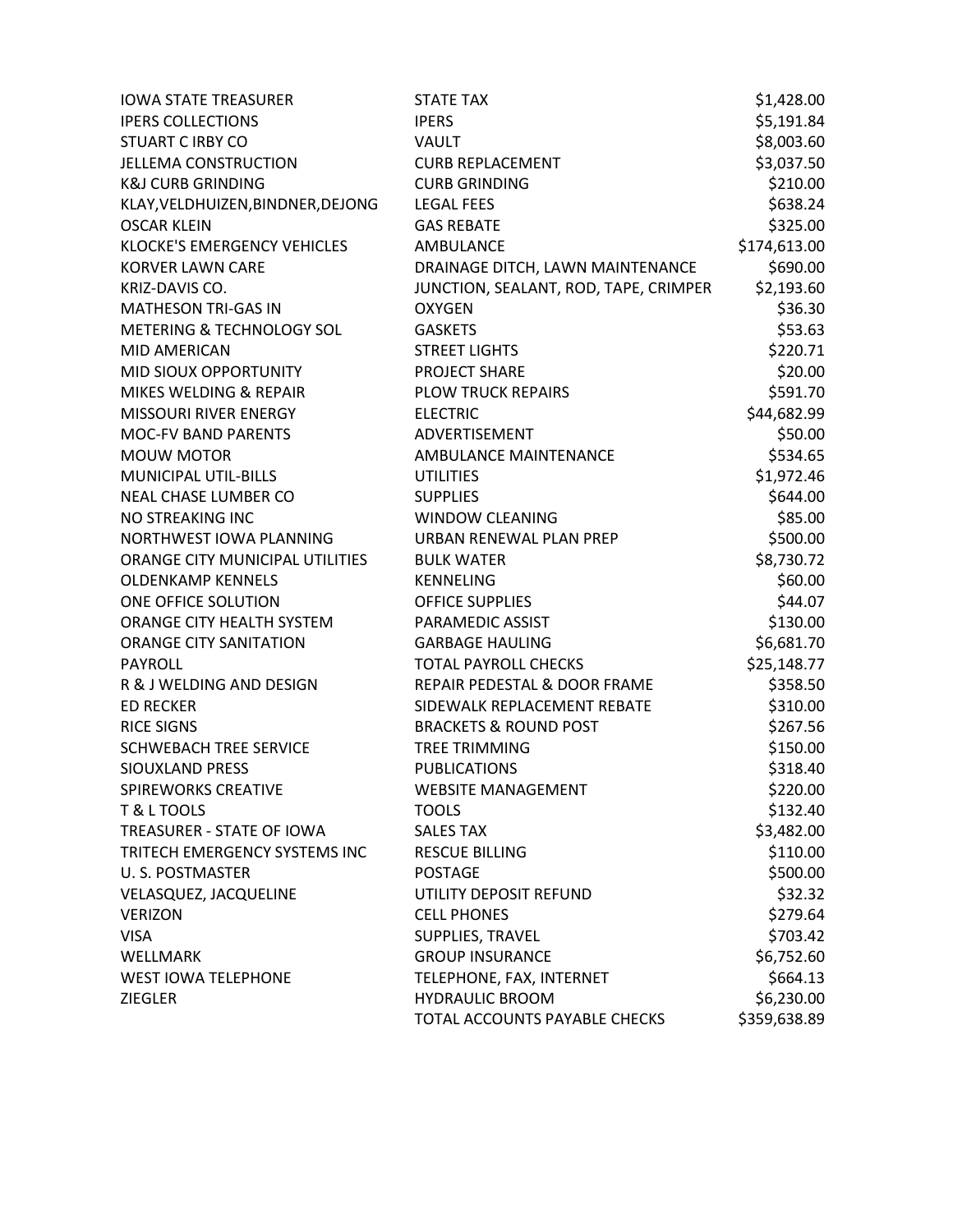**UTILITIES:** Karen Weeden from Missouri River Energy Services presented the findings of the 2017 Electric Utility Rate Study performed by MRES. Weeden reported that the utility is in good financial condition, but due to increased power costs for base power provided by Western Area Power Association and supplemental power cost provided by MRES, it was her recommendation to increase overall electric rates by 2% in order to maintain a positive cash flow for the next five years. Maintaining reserves will also help to continue to build funds in the Capital Transmission Line Replacement Fund to replace the aging 69kv transmission line when it is necessary.

Pottebaum, Weeden and Leebens left the meeting at 6:31 PM.

The Council discussed the findings of the Electric Rate Study.

Ordinance 842 was introduced by Council Member Kleinhesselink.

# **ORDINANCE 842 "AN ORDINANCE AMENDING THE CODE OF ORDINANCES OF THE CITY OF ALTON, IOWA, BY AMENDING PROVISIONS PERTAINING TO THE MUNICIPAL AND ELECTRIC UTILITY AND THE CITY OF ALTON TARIFF"**

Motion by Council Member Zenor that the reading just had to be the first and the Council dispense with the statutory provision that this Ordinance be fully and distinctly read on three different days as provided by section 380.3 of the Code of Iowa.

Motion was duly seconded by Council Member Jorgensen.

On roll call vote: Ayes: Bengard, Jorgensen, Kleinhesselink, Zenor Nays: None Absent: Vande Griend

And the Mayor declares the motion duly carried.

Motion by Kleinhesselink that title of said bill for Ordinance be approved as set out and said bill for Ordinance 842 be adopted and placed on its final passage. Council Member Zenor seconded the foregoing motion.

On roll call vote: Ayes: Bengard, Jorgensen, Kleinhesselink, Zenor Nays: None Absent: Vande Griend

The Mayor declares the motion duly carried and will forthwith sign he said Ordinance and the Clerk will add his attestation thereto, said Ordinance being adopted.

Bengard left the meeting at 6:35 PM.

Oltmans presented a proposed task order for DGR Engineering to perform wastewater lagoon sludge removal plan and apply for SRF funding.

Motion by Jorgensen and second by Kleinhesselink to approve DGR Engineering Wastewater Lagoon Sludge Removal Project Task Order Agreement. Ayes 3

Mike and Pat Callagy arrived at 6:35.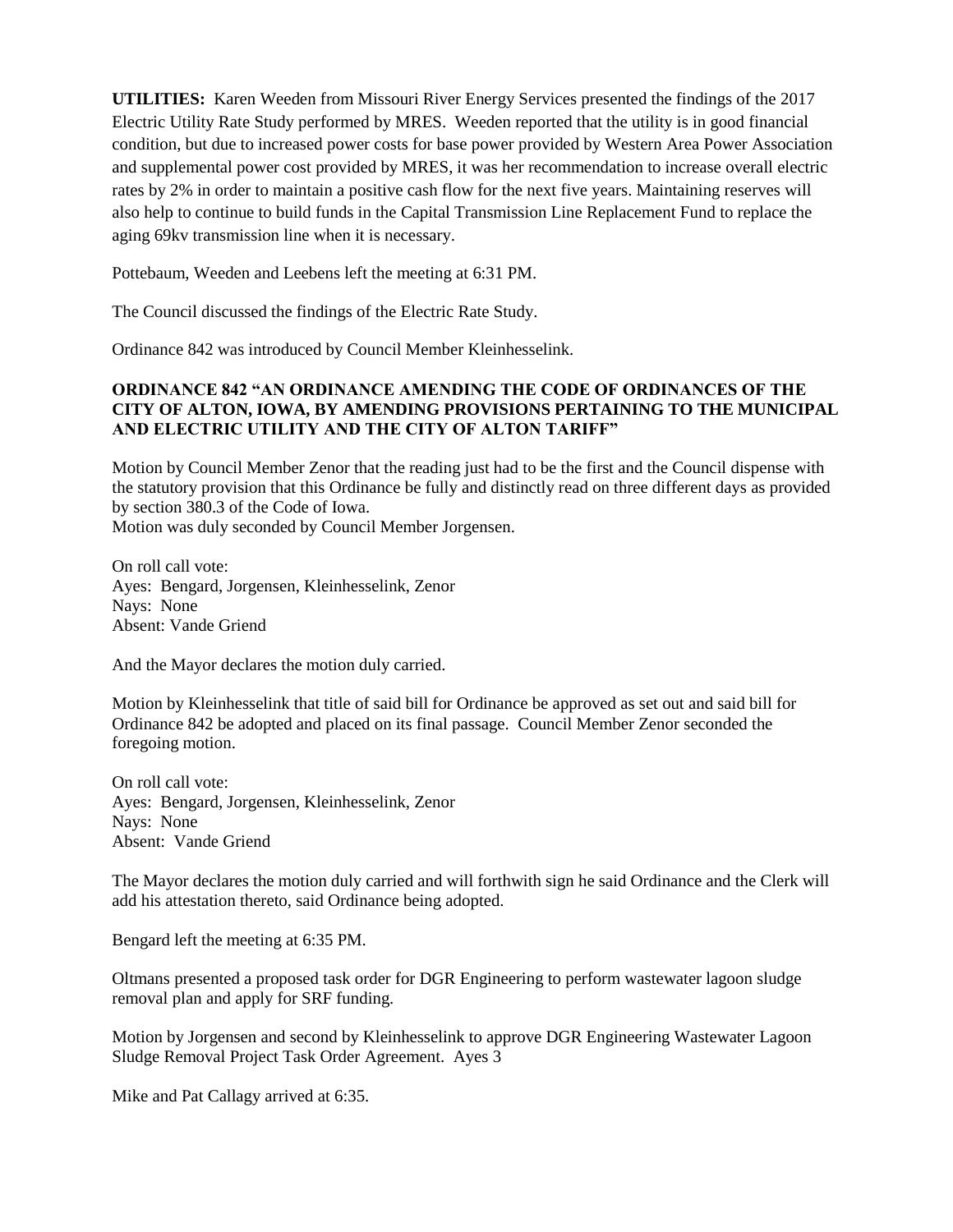**FIREWORKS:** Mike Callagy presented the Council with a formal request to consider amending the City's firework ordinance. It was the recommendation of Callagy to restrict the discharging of fireworks to July  $3^{rd}$  and  $4^{th}$  as well as December  $31^{st}$  and January  $1^{st}$ . Also to adopt a conditional use permit so that private fireworks may be discharged upon approval of the City on different dates. Callagy also suggested that the Council direct the City Attorney to render an opinion as to the City's possible liability for accidents and damages regarding private discharge on public property.

It was the consensus of the Council to review and discuss the Fireworks Ordinance.

Mike and Pat Callagy left the meeting at 6:42 PM.

LIQUOR LICENSE: 10<sup>th</sup> St. Pub has submitted a request to add Sunday Service to their liquor license.

Motion by Jorgensen and second by Zenor to approve the addition of Sunday Service to the liquor license for  $10^{th}$  St. Pub. Ayes 3

Bengard arrived at 6:57 PM.

**BOARDS AND COMMISSIONS:** The Mayor appointed Sheila Woodard to serve on the Historical Board.

Motion by Jorgensen and second by Zenor to approve the Mayor's appointment of Sheila Woodard to the Historical Board. Ayes 4

Oltmans informed the Council that there are 5 open seats on the Rec Board, since there were 2 open seats and the remaining members have resigned. The Council discussed options on trying to replace the board members or possibly needing to eliminate the City sponsored rec program due to lack of volunteers.

It was the consensus of the Council to direct staff to send notices to residents informing them that if there are not enough volunteers to serves on the Rec Board there will no longer be a city sponsored rec program.

**PERSONNEL:** Oltmans presented his recommendations to the Council for employee salaries and wages.

Oltmans and Tentinger left the meeting at 7:13 PM.

Council discussed Oltmans' recommendations.

Oltmans rejoined the meeting at 7:18 PM.

**RESOLUTION 17-27 "A RESOLUTION OF THE CITY COUNCIL OF ALTON, IOWA, SETTING SALARIES AND WAGES FOR APPOINTED OFFICERS AND EMPLOYEES OF THE CITY FOR FISCAL YEAR 2017-2018"** was introduced and moved for adoption by Council Member Bengard. Zenor seconded the motion to adopt.

On roll call vote: Ayes: Bengard, Jorgensen, Kleinhesselink, Zenor Nays: None Absent: Vande Griend

Whereupon the Mayor declared the Resolution duly adopted.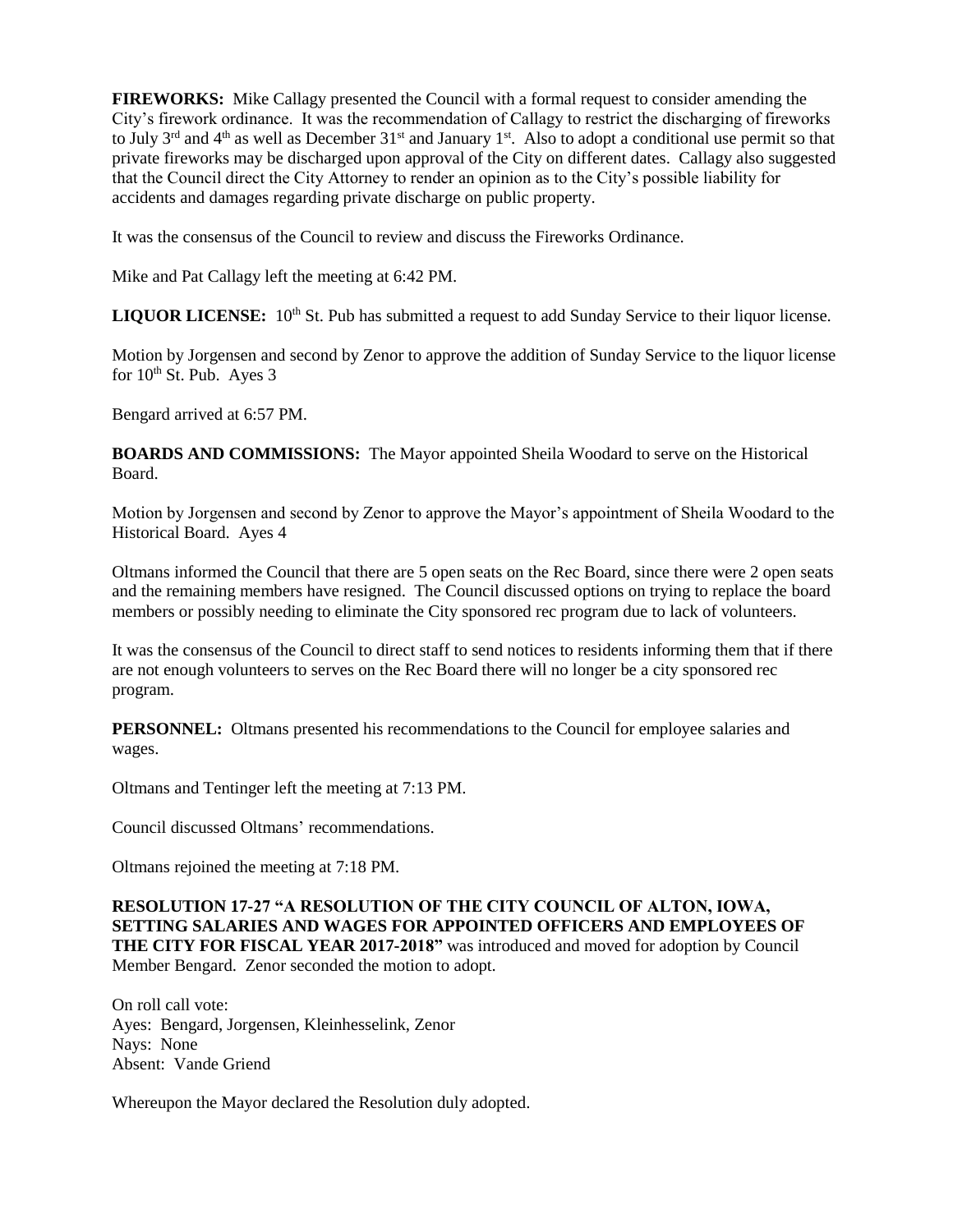Mayor Schutt turned the meeting over to Mayor Pro Tem Bengard. Schutt left meeting at 7:20 PM.

## **ALTON INDUSTRIAL PARK:**

**RESOLUTION 17-32-A "RESOLUTION NUNC PRO TUNC CORRECTING AND AMENDING A SCRIVENER'S ERROR IN GLOBAL AQUACULTURE URBAN RENEWAL PLAN FOR THE URBAN RENEWAL AREA NO. 2"** was introduced and moved for adoption by Council Member Zenor. Kleinhesselink seconded the motion to adopt.

On roll call vote: Ayes: Bengard, Jorgensen, Kleinhesselink, Zenor Nays: None Absent: Vande Griend

Whereupon the Mayor Tem declared the Resolution duly adopted.

Ordinance 841-A was introduced by Council Member Kleinhesselink.

**ORDINANCE 841-A "AN ORDINANCE CORRECTING AND AMENDING ORDINANCE NO. 841, PROVIDING THAT GENERAL PROPERTY TAXES LEVIED AND COLLECTED EACH YEAR ON ALL PROPERTY LOCATED WITHIN THE URBAN RENEWAL AREA NO. 2 OF THE CITY OF ALTON, COUNTY OF SIOUX, STATE OF IOWA, BY AND FOR THE BENEFIT OF THE STATE OF IOWA, CITY OF ALTON, COUNTY OF SIOUX, MOC-FLOYD VALLEY COMMUNITY SCHOOL DISTRICT, AND OTHER TAXING DISTRICTS, BE PAID TO A SPECIAL FUND FOR PAYMENTS OF PRINCIPAL AND INTEREST ON LOANS, MONIES ADVANCED TO AND INDEBTEDNESS, INCLUDING BONDS ISSUED OR TO BE ISSUED, INCURRED BY SAID CITY IN CONNECTION WITH THE URBAN RENEWAL AREA NO. 2 (THE GLOBAL AQUACULTURE URBAN RENEWAL PLAN)"** 

Motion by Council Member Zenor that the reading just had to be the first and the Council dispense with the statutory provision that this Ordinance be fully and distinctly read on three different days as provided by section 380.3 of the Code of Iowa.

Motion was duly seconded by Council Member Jorgensen.

On roll call vote: Ayes: Bengard, Jorgensen, Kleinhesselink, Zenor Nays: None Absent: Vande Griend

And the Mayor Pro Tem declares the motion duly carried.

Motion by Jorgensen that title of said bill for Ordinance be approved as set out and said bill for Ordinance 841-A be adopted and placed on its final passage. Council Member Bengard seconded the foregoing motion.

On roll call vote: Ayes: Bengard, Jorgensen, Kleinhesselink, Zenor Nays: None Absent: Vande Griend

The Mayor Pro Tem declares the motion duly carried and will forthwith sign he said Ordinance and the Clerk will add his attestation thereto, said Ordinance being adopted.